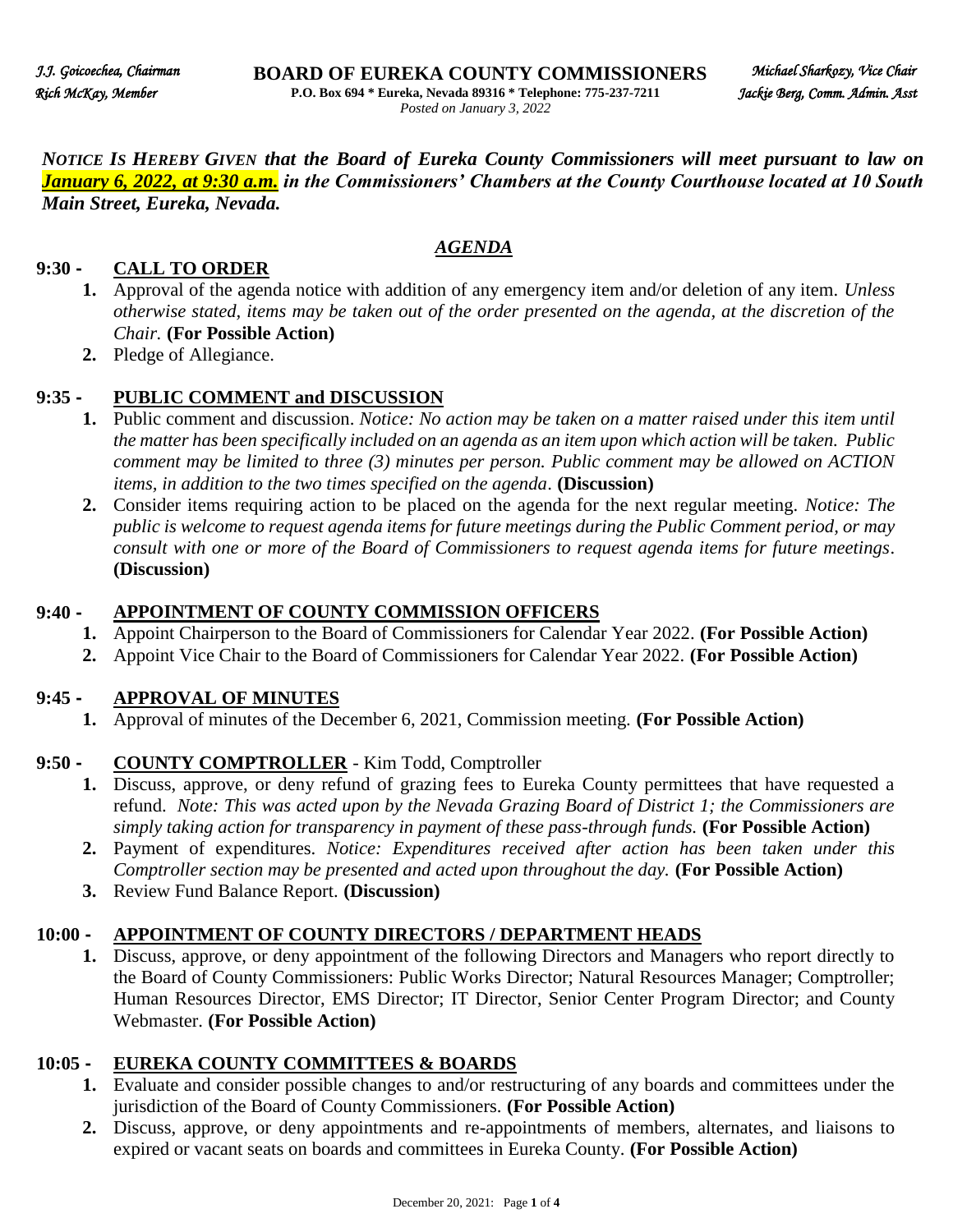#### **10:10 - EUREKA COUNTY REPRESENTATIVES & LIAISONS**

**1.** Discuss, approve, or deny appointing representatives or liaisons to non-County boards/committees, groups, agencies, or specific issues affecting Eureka County. **(For Possible Action)**

#### **10:15 - COMMISSIONERS**

- **1.** Discuss, approve, or deny proposed "One Nevada Agreement On Allocation Of Opioid Recoveries" by and between the State of Nevada, all of Nevada's counties, the cities of Henderson, Las Vegas, Mesquite, North Las Vegas, Reno, West Wendover, Fernley, Ely, Sparks, and the Northern and Central Lyon County Fire Protection Districts. *Note: Eureka County is a non-litigating County but is a party to the proposed Agreement.* **(For Possible Action)**
- **2.** Discuss, approve, or deny jointly signing a letter of support with the Medical Clinics Advisory Committee for the Division of Health Care Financing & Policy for its application for funding under CFDA (Catalog of Federal Domestic Assistance) 93.236, for the purpose of expanding oral healthcare infrastructure and creating an expanded workforce to address dental HPSAs (health professional shortage areas) in Nevada. **(For Possible Action)**

## **10:25 - IT DEPARTMENT** - Misty Rowley, IT Director

- **1.** Update report on IT projects and activities. **(Discussion)**
- **2.** Discuss, approve, or deny authorizing Quote #015646 Version 2 from Quest Technology Management to recertify existing cables and provide up to 20 additional cable drops at the Crescent Valley Substation for a not to exceed amount of \$13,457.00 (\$11,213.00 with 20% contingency) from funds budgeted for capital outlay (010-018-55010-000) in the Technology Support budget. **(For Possible Action)**

#### **10:30 - SENIOR CENTERS** - Millie Oram, Senior Center Program Director

**1.** Update report on activities at Eureka Senior Center and Fannie Komp Senior Center. **(Discussion)**

## **10:35 - HUMAN RESOURCES** – Heidi Whimple, Human Resources Director

**1.** Discuss, approve, or deny Lieutenant job description at classification range 128 LE. **(For Possible Action)** 

#### **10:40** - **SHERIFF** – Jesse Watts, Sheriff

- **1.** Discussion regarding Sheriff's request to upgrade the salary range for the Lieutenant job description. **(Discussion)**
- **2.** Discuss, approve, or deny advance payment of per diem, in the amount of \$658.00, for Undersheriff Tyler Thomas to attend training at Staff & Command College in Alabama on January 16-29, 2022. *Note: This agenda item is only to approve "pre-payment" of per diem. This out-of-state travel and per diem were approved during the Board's November 5, 2021, meeting.* **(For Possible Action)**
- **3.** Discuss, approve, or deny a capital outlay expenditure for purchase and installation of security cameras and RFID (radio frequency identification) evidence management at the Crescent Valley Substation for an estimated not to exceed amount of \$60,000.00 utilizing monies budgeted for capital outlay (010-034- 55010-000) in the Sheriff's budget. *Note: This request encompasses two capital outlay purchases, with no purchase estimates provided to the Board – the \$60,000.00 amount listed is a budget figure.* **(For Possible Action)**

## **10:45 - JUSTICE COURT** – Dorothy Rowley, Justice of the Peace

1. Discussion and explanation of Eureka County Justice Court's recent implementation of SMART Recovery for assigned offenders, with current meeting times and an open invitation provided to all interested Eureka County community members. A follow-up presentation will be given during the meeting (weather permitting) by James Thornton, MHA, SMS SMART Recovery Facilitator regarding the SMART Recovery Program. **(Discussion)**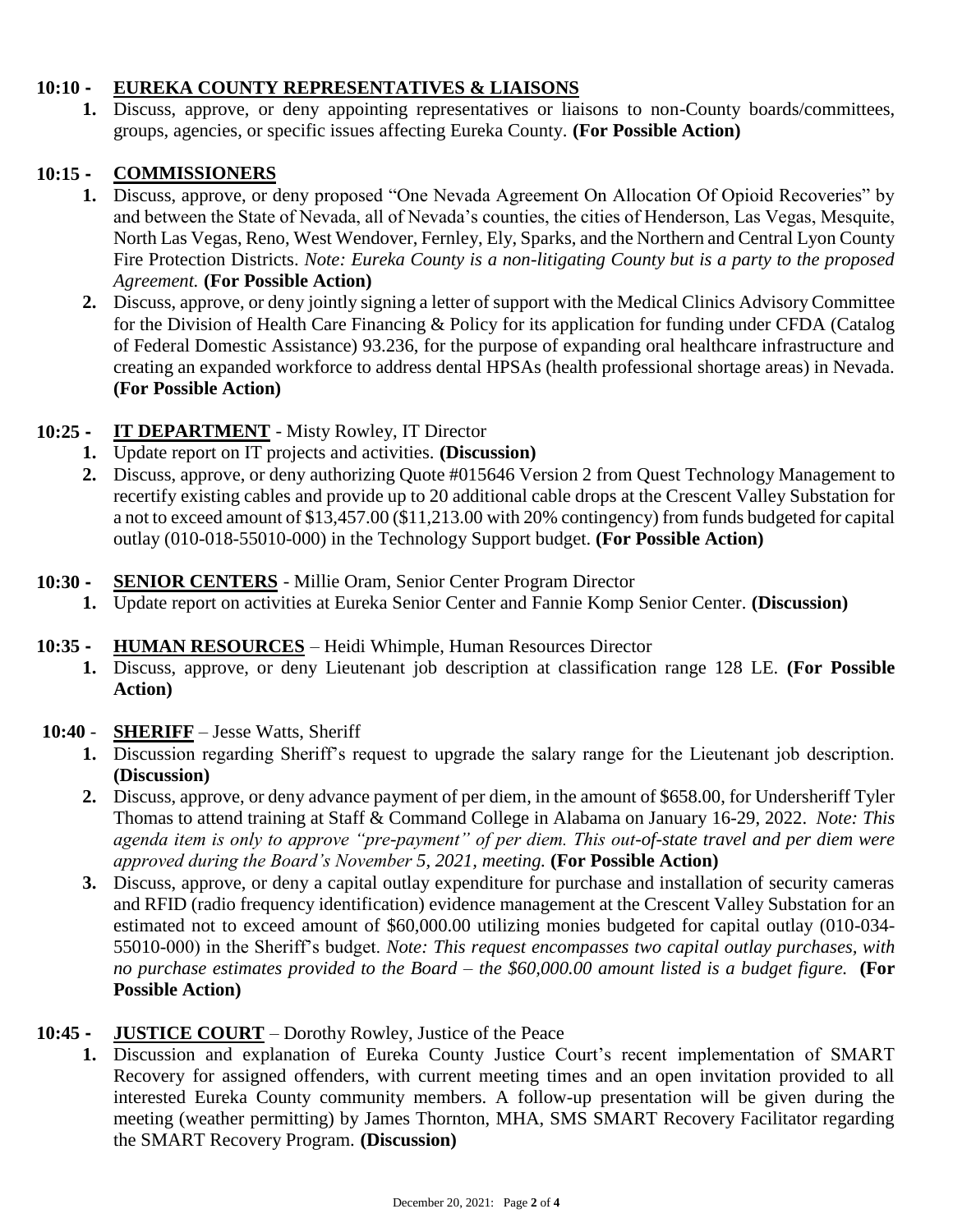#### **10:55 - ROAD DEPARTMENT** - Raymond Hodson, Assistant Public Works Director

**1.** Update report on Road Department projects and activities. **(Discussion)**

## **11:00 - PUBLIC WORKS** - Jeb Rowley, Public Works Director

- **1.** Report on Public Works projects and activities. **(Discussion)**
- **2.** Yucca Mountain Transportation Advisor:
	- (a) Review proposal from Richard C. Moore, PE, for technical assistance and advisory services related but not limited to transportation impacts to Eureka County and status updates for the Yucca Mountain Project. **(Discussion)**
	- (b) Discuss, approve, or deny a one-year contract with Richard C. Moore, PE, in an amount not to exceed \$14,000.00 for time and materials. **(For Possible Action)**
- **3.** Discuss, approve, or deny ratifying the Federal Aviation Administration Grant Offer regarding the ARPA KW2022 Grant Program (3-32-000702022) for the Eureka Airport in the amount of \$22,000.00, and all matters properly relating thereto. **(For Possible Action)**
- **4.** Discuss, approve, or deny an application for a 3/4-inch residential water service at APN 001-012-30 in the Town of Eureka, and all matters properly relating thereto. **(For Possible Action)**

# **11:10 - PACE COALITION** – Laura Oslund, Executive Director

**1.** Update by Executive Director Laura Oslund on PACE Coalition projects and activities that benefit Eureka County. **(Discussion)**

# **11:20 - NATURAL RESOURCES** - Jake Tibbitts, Natural Resources Manager

- **1.** Report on current and emerging natural resource issues affecting Eureka County. **(Discussion)**
- **2.** Discuss and consider sending annual notices to relevant federal land and resource management agencies, in accordance with Eureka County Code Title 9 Chapter 40.030, seeking full and complete notice and opportunity for involvement in the decision making processes of the federal entities. **(For Possible Action)**
- **3.** Discuss and consider response to Bureau of Land Management (BLM) regarding accepting cooperating agency status for process to reconsider the BLM's land use plans that address Greater sage-grouse habitat management and all matters related thereto. **(For Possible Action)**
- **4.** Discuss and consider commenting to Nevada Division of Environmental Protection (NDEP) on Barrick Gold Application for renewal of Water Pollution Control Permit NEV0040026 for the Buckhorn Project. **(For Possible Action)**
- **5.** Discuss and consider commenting to Nevada Division of Environmental Protection (NDEP) on Nevada Gold Mines LLC Application for renewal of Water Pollution Control Permit NEV0087065 for the North Area Leach Project. **(For Possible Action)**
- **6.** Discuss, approve, or deny renewal of annual subscription to E&E News, previously included in contract with Abigail C. Johnson, at a cost of \$3,565.00 and determine account to cover subscription if approved. *Note: E&E News' five daily publications deliver reporting on energy, environment, and public lands issues to, as E&E News states, "keep top decisionmakers in government, business, NGOs and academia informed and ahead of the curve."* **(For Possible Action)**

## **11:35 - CORRESPONDENCE**

- **1.** Review correspondence and place requests for action items on the next agenda. **(Discussion)**
- **2.** Commissioner reports on pertinent correspondence or other matters. **(Discussion)**